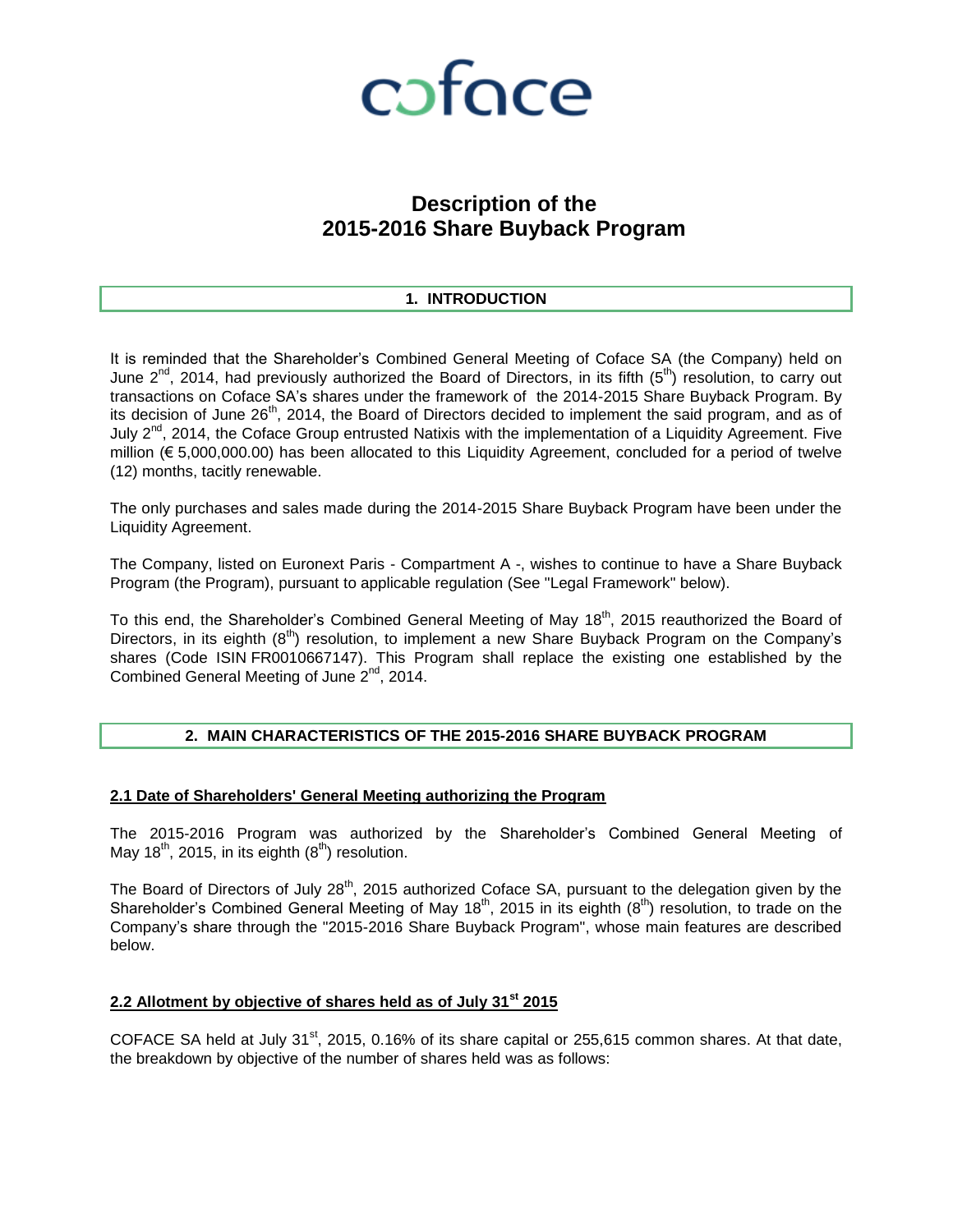# coface

| <b>Objectives</b>                                                                                                                                                                                                                                                                     | <b>Number of</b><br>own shares<br>held |
|---------------------------------------------------------------------------------------------------------------------------------------------------------------------------------------------------------------------------------------------------------------------------------------|----------------------------------------|
| a) ensure liquidity and boost the market for the Company's stock through an<br>investment service provider acting independently within the context of a liquidity<br>contract in compliance with the Charter of Ethics recognized by the French<br><b>Financial Markets Authority</b> | 240,615                                |
| b) allot shares to employees of the Company and in particular within the context:                                                                                                                                                                                                     |                                        |
| (1) of profit sharing;                                                                                                                                                                                                                                                                | 0                                      |
| (2) any stock option plan of the Company, pursuant to the provisions of                                                                                                                                                                                                               | 0                                      |
| Articles L.225-177 et seq. of the French Commercial Code;                                                                                                                                                                                                                             |                                        |
| (3) any savings plan in compliance with Articles L.3331-1 et seq. of the                                                                                                                                                                                                              | 15,000                                 |
| French Labour Code; or any allocation of bonus shares pursuant to the                                                                                                                                                                                                                 |                                        |
| provisions of Articles L.225-197-1 et seq. of the French Commercial Code;                                                                                                                                                                                                             |                                        |
| as well as performing all hedging operations relating thereto, under the                                                                                                                                                                                                              |                                        |
| conditions provided for by the market authorities and at the times to be                                                                                                                                                                                                              |                                        |
| determined by the Board of Directors or the person acting upon its delegation                                                                                                                                                                                                         |                                        |
| TOTAL                                                                                                                                                                                                                                                                                 | 255.615                                |

#### **2.3 Objectives of the 2015-2016 Share Buyback Program**

Purchases and sales of the Company's shares may be made, by decision of the Board, to:

| <b>Authorized objectives</b>                                                                                                                                                                      |  |  |  |  |
|---------------------------------------------------------------------------------------------------------------------------------------------------------------------------------------------------|--|--|--|--|
| a) ensure liquidity and boost the market for the Company's stock through an investment service                                                                                                    |  |  |  |  |
| provider acting independently within the context of a liquidity contract in compliance with the                                                                                                   |  |  |  |  |
| Charter of Ethics recognized by the French Financial Markets Authority                                                                                                                            |  |  |  |  |
| b) allot shares to employees of the Company and in particular within the context:                                                                                                                 |  |  |  |  |
| (1) of profit sharing;                                                                                                                                                                            |  |  |  |  |
| (2) any stock option plan of the Company, pursuant to the provisions of Articles L.225-177 et                                                                                                     |  |  |  |  |
| seq. of the French Commercial Code;                                                                                                                                                               |  |  |  |  |
| (3) any savings plan in compliance with Articles L.3331-1 et seq. of the French Labour Code;                                                                                                      |  |  |  |  |
| or any allocation of bonus shares pursuant to the provisions of Articles L.225-197-1 et seq.                                                                                                      |  |  |  |  |
| of the French Commercial Code;                                                                                                                                                                    |  |  |  |  |
|                                                                                                                                                                                                   |  |  |  |  |
| as well as performing all hedging operations relating thereto, under the conditions provided for by                                                                                               |  |  |  |  |
| the market authorities and at the times to be determined by the Board of Directors or the person                                                                                                  |  |  |  |  |
| acting upon its delegation                                                                                                                                                                        |  |  |  |  |
| c) transfer the Company's shares when the rights attached to the securities are exercised, which                                                                                                  |  |  |  |  |
| rights entitle their bearers through reimbursement, conversion, exchange, presentation of a                                                                                                       |  |  |  |  |
| warrant or in any other manner, to an allocation of shares of the Company within the context of the                                                                                               |  |  |  |  |
| current regulations, as well as to perform all hedging operations relating thereto, under the<br>conditions provided for by the market authorities and at the times to be determined by the Board |  |  |  |  |
| of Directors or the person acting by delegation of the Board of Directors                                                                                                                         |  |  |  |  |
| d) keep the Company's shares and transfer them subsequently as payment or exchange within                                                                                                         |  |  |  |  |
| the context of potential external growth operations, and in accordance with the accepted market                                                                                                   |  |  |  |  |
| practice of the French Financial Markets Authority                                                                                                                                                |  |  |  |  |
| e) cancel all or part of the securities thus purchased                                                                                                                                            |  |  |  |  |
|                                                                                                                                                                                                   |  |  |  |  |
|                                                                                                                                                                                                   |  |  |  |  |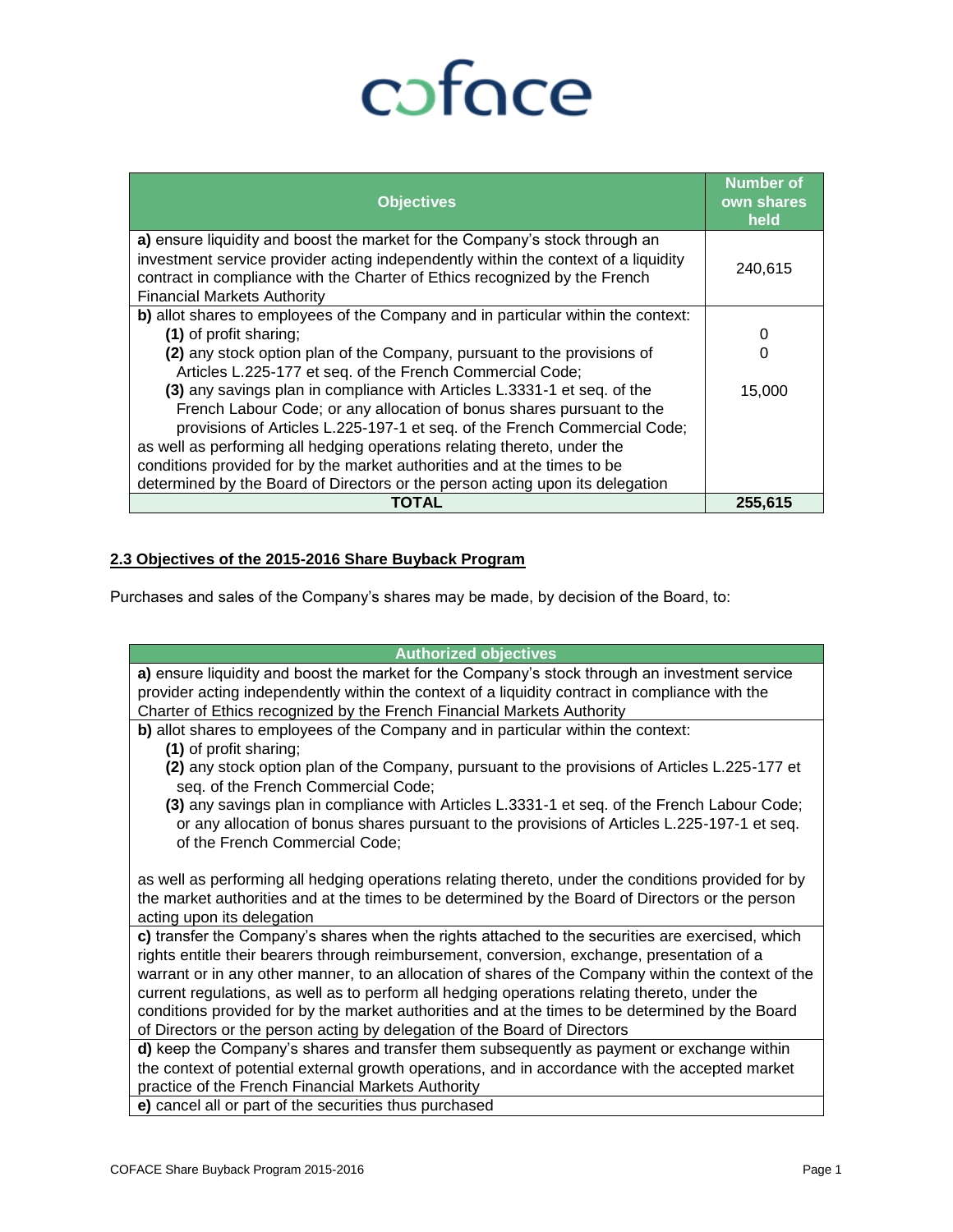

**f)** implement all market practices that have been accepted by the French Financial Markets Authority and, more generally, perform all operations in compliance with the current regulations

#### **2.4 Maximum percentage of the share capital, maximum number of shares, maximum purchase price and characteristics of the shares that Coface SA intends to buyback**

#### **2.4.1 Characteristics of the shares that Coface SA intends to buyback**

Common shares of the Company traded on Euronext Paris: **MARKET PROFILE** 

| Trading        | Euronext Paris (compartment A), eligible for deferred settlement service (SRD) |  |  |
|----------------|--------------------------------------------------------------------------------|--|--|
| ISIN CODE      | FR0010667147                                                                   |  |  |
| Reuters Code   | COFA PA                                                                        |  |  |
| Bloomberg Code | COFA FP                                                                        |  |  |

#### **2.4.2 Maximum percentage of the share capital**

The Board of Directors can authorise the purchase of a number of shares of the Company not to exceed 10% the total number of shares composing the share capital, or 5% of the total number of shares subsequently composing the share capital if it concerns shares acquired by the Company in view of keeping them and transferring them as payment or exchange under a merger, spin-off or contribution operation, noting that the acquisitions made by the Company may under no circumstance result in it holding more than 10% of the ordinary shares comprising its share capital at any time.

#### **2.4.3 Maximum number of shares**

Coface SA is committed, by law, not to exceed the holding limit of 10% of its capital, the latter being, for information purposes,  $15,724,823$  shares as at July  $31<sup>st</sup>$ , 2015.

#### **2.4.4 Maximum purchase price**

According to the eighth  $(8<sup>th</sup>)$  resolution proposed and accepted by the Shareholder's Combined General Meeting of May 18<sup>th</sup>, 2015, the maximum purchase price per unit may not exceed  $\epsilon$ 20, excluding costs.

The Board of Directors may nevertheless, for operations involving the Company's capital, particularly a modification of the par value of the share, a capital increase by incorporation of reserves following the creation and allotment of bonus shares, a stock split or reverse stock split, adjust the aforementioned maximum purchase price in order to take into account the incidence of these operations on the value of the Company's stock.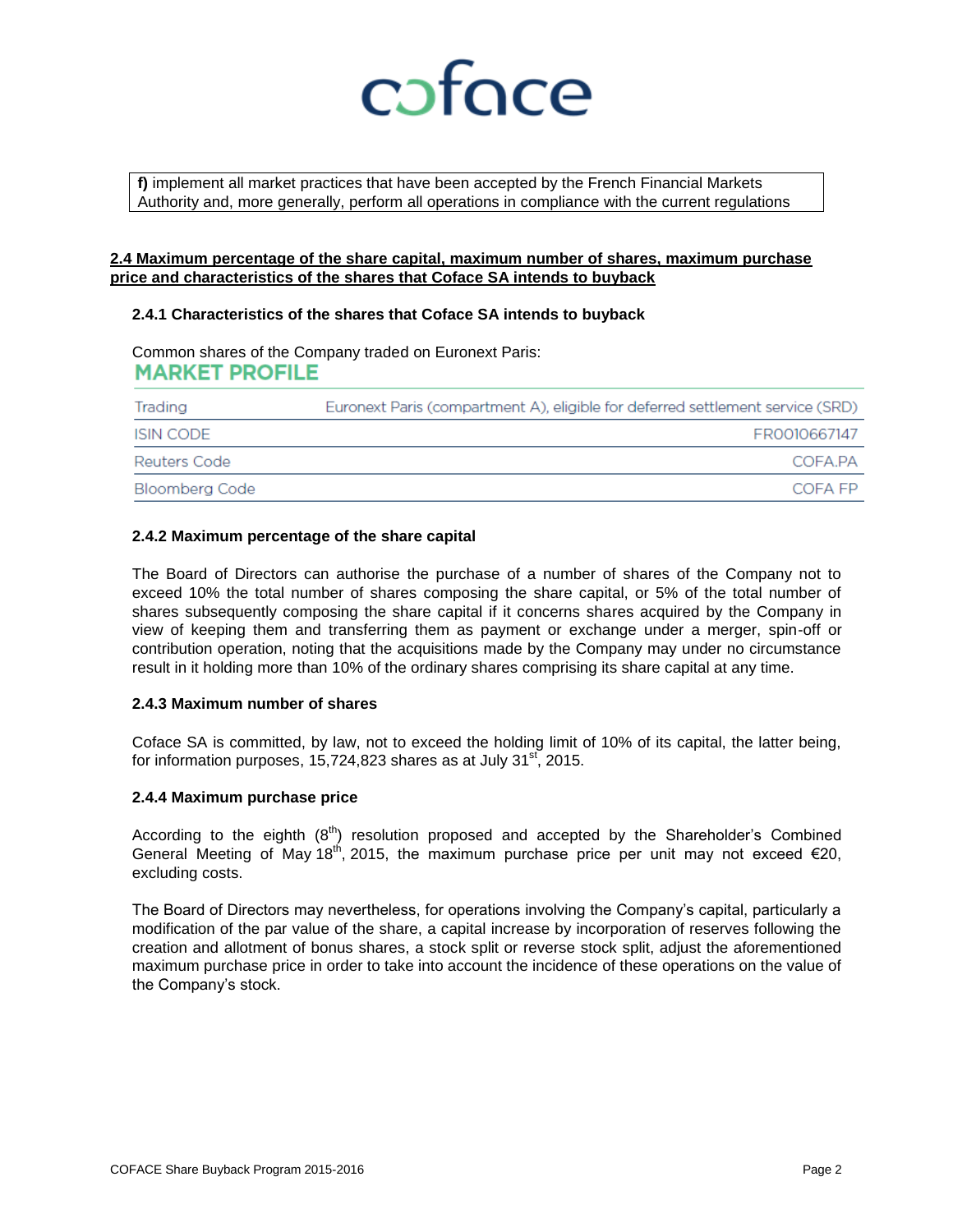

#### **2.4.5 Other information**

The acquisition, disposal or transfer of these shares may be completed and paid for by all methods authorised by the current regulations, on a regulated market, multilateral trading system, a systematic internaliser, or over the counter, in particular through the acquisition or disposal of blocks of shares, using options or other derivative financial instruments, or warrants or, more generally, securities entitling their bearers to shares of the Company, at the times that the Board of Directors will determine, excluding at the time a public offer involving the stock of the Company.

In accordance with legal and regulatory provisions, the Board of Directors, if your Shareholders' Meeting so authorises it, shall have all powers, with the authority to subdelegate, in order to proceed with the permitted reallocations of repurchased shares in view of one of the program's objectives, or one or more of its other objectives, or even in view of their disposal on or off the market.

#### **2.5 Term of the 2015-2016 Share Buyback Program**

According to the eighth  $(8<sup>th</sup>)$  resolution proposed and accepted by the Shareholder's Combined General Meeting of May 18<sup>th</sup>, 2015, this Program will have a maximum period of eighteen (18) months from the date of said Combined General Meeting and will therefore continue no later than November 17<sup>th</sup>, 2016 (including) or until the date of its renewal by a Shareholder's General Meeting, the one occurring first.

This authorisation concludes the authorisation granted by the fifth  $(5<sup>th</sup>)$  resolution that was adopted by the Shareholder's Combined Meeting of June  $2^{nd}$ , 2014.